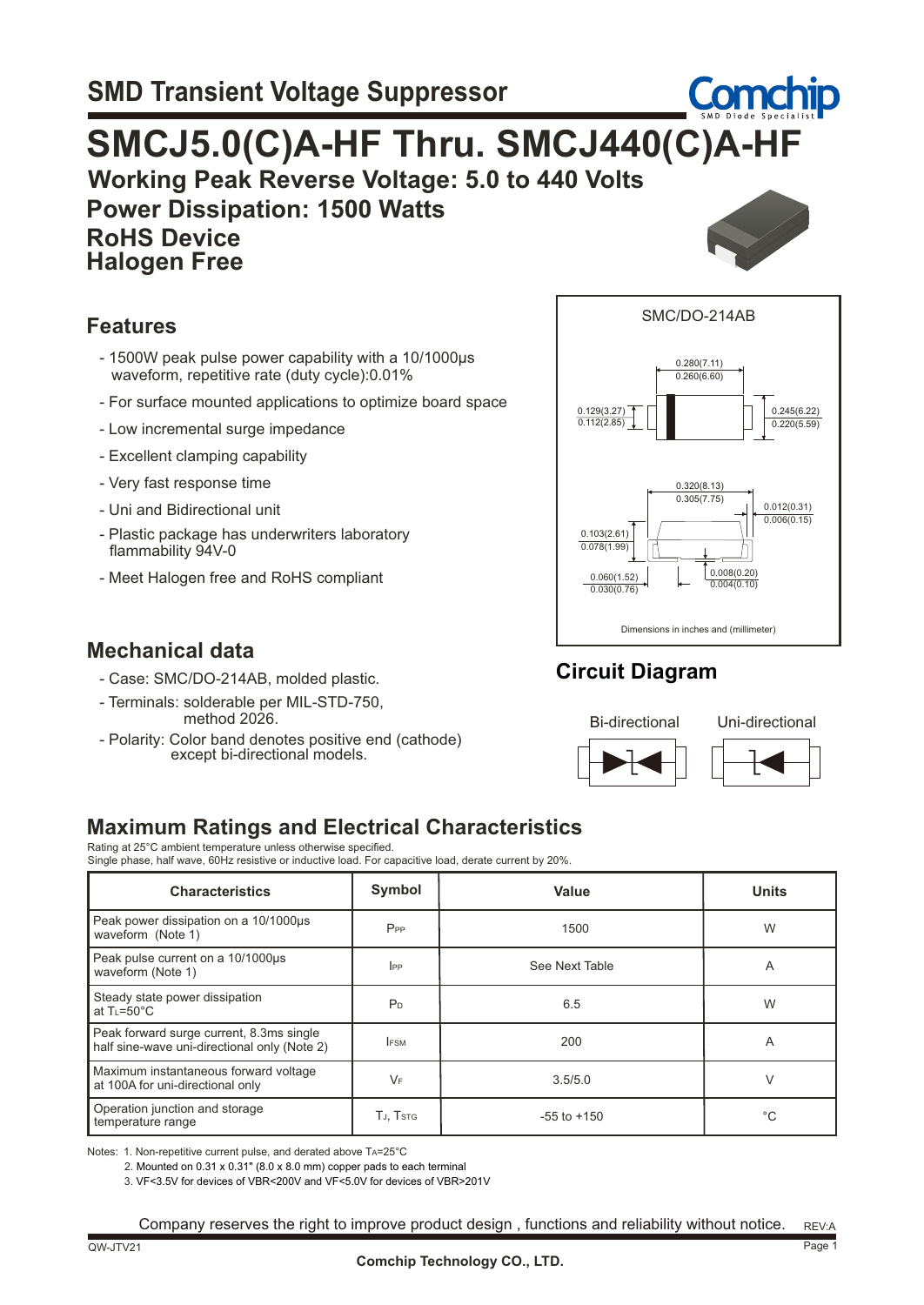# **SMD Transient Voltage Suppressor**



### Electrical Characteristics (at TA=25°C, unless otherwise specified)

| Part No.       | Breakdown voltage<br>$VBR$ $@$ $IT$ |             | Maximum<br>Reverse<br>Leakage<br>@VRWM | Working<br>Peak<br>Reverse<br>Voltage | Maximum<br>Reverse<br>Surge | Maximum<br>Clamping<br>Voltage<br>$@$ IPP | Marking<br>Code |            |            |
|----------------|-------------------------------------|-------------|----------------------------------------|---------------------------------------|-----------------------------|-------------------------------------------|-----------------|------------|------------|
|                | Min.<br>(V)                         | Max.<br>(V) | IT.<br>(mA)                            | IR $(\mu A)$                          | VRWM (V)                    | Current<br>IPP(A)                         | VC (V)          | <b>UNI</b> | BI         |
| SMCJ5.0(C)A-HF | 6.40                                | 7.25        | 10                                     | 1000                                  | 5.0                         | 163.0                                     | 9.2             | <b>GDE</b> | <b>BDE</b> |
| SMCJ6.0(C)A-HF | 6.67                                | 7.37        | 10                                     | 1000                                  | 6.0                         | 145.6                                     | 10.3            | <b>GDG</b> | <b>BDG</b> |
| SMCJ6.5(C)A-HF | 7.22                                | 7.98        | 10                                     | 500                                   | 6.5                         | 133.9                                     | 11.2            | <b>GDK</b> | <b>BDK</b> |
| SMCJ7.0(C)A-HF | 7.78                                | 8.60        | 10                                     | 200                                   | 7.0                         | 125.0                                     | 12.0            | <b>GDM</b> | <b>BDM</b> |
| SMCJ7.5(C)A-HF | 8.33                                | 9.21        | $\mathbf{1}$                           | 100                                   | 7.5                         | 116.3                                     | 12.9            | <b>GDP</b> | <b>BDP</b> |
| SMCJ8.0(C)A-HF | 8.89                                | 9.83        | $\mathbf{1}$                           | 50                                    | 8.0                         | 110.3                                     | 13.6            | <b>GDR</b> | <b>BDR</b> |
| SMCJ8.5(C)A-HF | 9.44                                | 10.40       | $\mathbf{1}$                           | 20                                    | 8.5                         | 104.2                                     | 14.4            | <b>GDT</b> | <b>BDT</b> |
| SMCJ9.0(C)A-HF | 10.00                               | 11.10       | $\mathbf{1}$                           | 10                                    | 9.0                         | 97.4                                      | 15.4            | GDV        | <b>BDV</b> |
| SMCJ10(C)A-HF  | 11.10                               | 12.30       | $\mathbf{1}$                           | 5                                     | 10.0                        | 88.2                                      | 17.0            | <b>GDX</b> | <b>BDX</b> |
| SMCJ11(C)A-HF  | 12.20                               | 13.50       | $\mathbf{1}$                           | 5                                     | 11.0                        | 82.4                                      | 18.2            | GDZ        | <b>BDZ</b> |
| SMCJ12(C)A-HF  | 13.30                               | 14.70       | $\mathbf{1}$                           | 5                                     | 12.0                        | 75.4                                      | 19.9            | <b>GEE</b> | <b>BEE</b> |
| SMCJ13(C)A-HF  | 14.40                               | 15.90       | $\mathbf{1}$                           | 5                                     | 13.0                        | 69.8                                      | 21.5            | <b>GEG</b> | <b>BEG</b> |
| SMCJ14(C)A-HF  | 15.60                               | 17.20       | $\mathbf{1}$                           | 5                                     | 14.0                        | 64.7                                      | 23.2            | <b>GEK</b> | <b>BEK</b> |
| SMCJ15(C)A-HF  | 16.70                               | 18.50       | $\mathbf{1}$                           | 5                                     | 15.0                        | 61.5                                      | 24.4            | <b>GEM</b> | <b>BEM</b> |
| SMCJ16(C)A-HF  | 17.80                               | 19.70       | 1                                      | 5                                     | 16.0                        | 57.7                                      | 26.0            | <b>GEP</b> | <b>BEP</b> |
| SMCJ17(C)A-HF  | 18.90                               | 20.90       | $\mathbf{1}$                           | 5                                     | 17.0                        | 54.3                                      | 27.6            | <b>GER</b> | <b>BER</b> |
| SMCJ18(C)A-HF  | 20.00                               | 22.10       | $\mathbf{1}$                           | 5                                     | 18.0                        | 51.4                                      | 29.2            | <b>GET</b> | <b>BET</b> |
| SMCJ20(C)A-HF  | 22.20                               | 24.50       | $\mathbf{1}$                           | 5                                     | 20.0                        | 46.3                                      | 32.4            | <b>GEV</b> | <b>BEV</b> |
| SMCJ22(C)A-HF  | 24.40                               | 26.90       | $\mathbf{1}$                           | 5                                     | 22.0                        | 42.3                                      | 35.5            | GEX        | <b>BEX</b> |
| SMCJ24(C)A-HF  | 26.70                               | 29.50       | $\mathbf{1}$                           | 5                                     | 24.0                        | 38.6                                      | 38.9            | GEZ        | <b>BEZ</b> |
| SMCJ26(C)A-HF  | 28.90                               | 31.90       | $\mathbf{1}$                           | 5                                     | 26.0                        | 35.6                                      | 42.1            | <b>GFE</b> | <b>BFE</b> |
| SMCJ28(C)A-HF  | 31.10                               | 34.40       | $\mathbf{1}$                           | 5                                     | 28.0                        | 33.0                                      | 45.4            | <b>GFG</b> | <b>BFG</b> |
| SMCJ30(C)A-HF  | 33.30                               | 36.80       | $\mathbf{1}$                           | 5                                     | 30.0                        | 31.1                                      | 48.4            | <b>GFK</b> | <b>BFK</b> |
| SMCJ33(C)A-HF  | 36.70                               | 40.60       | $\mathbf{1}$                           | 5                                     | 33.0                        | 28.1                                      | 53.3            | <b>GFM</b> | <b>BFM</b> |
| SMCJ36(C)A-HF  | 40.00                               | 44.20       | $\mathbf{1}$                           | 5                                     | 36.0                        | 25.8                                      | 58.1            | <b>GFP</b> | <b>BFP</b> |
| SMCJ40(C)A-HF  | 44.40                               | 49.10       | $\mathbf{1}$                           | 5                                     | 40.0                        | 23.3                                      | 64.5            | <b>GFR</b> | <b>BFR</b> |
| SMCJ43(C)A-HF  | 47.80                               | 52.80       | 1                                      | 5                                     | 43.0                        | 21.6                                      | 69.4            | <b>GFT</b> | <b>BFT</b> |
| SMCJ45(C)A-HF  | 50.00                               | 55.30       | 1                                      | 5                                     | 45.0                        | 20.6                                      | 72.7            | GFV        | <b>BFV</b> |
| SMCJ48(C)A-HF  | 53.30                               | 58.90       | $\mathbf{1}$                           | 5                                     | 48.0                        | 19.4                                      | 77.4            | <b>GFX</b> | <b>BFX</b> |
| SMCJ51(C)A-HF  | 56.70                               | 62.70       | $\mathbf{1}$                           | 5                                     | 51.0                        | 18.2                                      | 82.4            | GFZ        | <b>BFZ</b> |
| SMCJ54(C)A-HF  | 60.00                               | 66.30       | $\mathbf{1}$                           | 5                                     | 54.0                        | 17.2                                      | 87.1            | GGE        | <b>BGE</b> |
| SMCJ58(C)A-HF  | 64.40                               | 71.20       | $\mathbf{1}$                           | 5                                     | 58.0                        | 16.0                                      | 93.6            | GGG        | <b>BGG</b> |
| SMCJ60(C)A-HF  | 66.70                               | 73.70       | $\mathbf{1}$                           | $\,$ 5 $\,$                           | 60.0                        | 15.5                                      | 96.8            | <b>GGK</b> | <b>BGK</b> |
| SMCJ64(C)A-HF  | 71.10                               | 78.60       | $\mathbf{1}$                           | 5                                     | 64.0                        | 14.5                                      | 103.0           | <b>GGM</b> | <b>BGM</b> |
| SMCJ70(C)A-HF  | 77.80                               | 86.00       | 1                                      | 5                                     | 70.0                        | 13.3                                      | 113.0           | GGP        | <b>BGP</b> |
| SMCJ75(C)A-HF  | 83.30                               | 92.10       | $\mathbf{1}$                           | 5                                     | 75.0                        | 12.4                                      | 121.0           | GGR        | <b>BGR</b> |
| SMCJ78(C)A-HF  | 86.70                               | 95.80       | $\mathbf{1}$                           | 5                                     | 78.0                        | 11.9                                      | 126.0           | GGT        | <b>BGT</b> |
| SMCJ85(C)A-HF  | 94.40                               | 104.00      | $\mathbf{1}$                           | 5                                     | 85.0                        | 10.9                                      | 137.0           | GGV        | <b>BGV</b> |
| SMCJ90(C)A-HF  | 100.00                              | 111.00      | 1                                      | 5                                     | 90.0                        | 10.3                                      | 146.0           | GGX        | <b>BGX</b> |
| SMCJ100(C)A-HF | 111.00                              | 123.00      | $\mathbf{1}$                           | 5                                     | 100.0                       | 9.3                                       | 162.0           | GGZ        | BGZ        |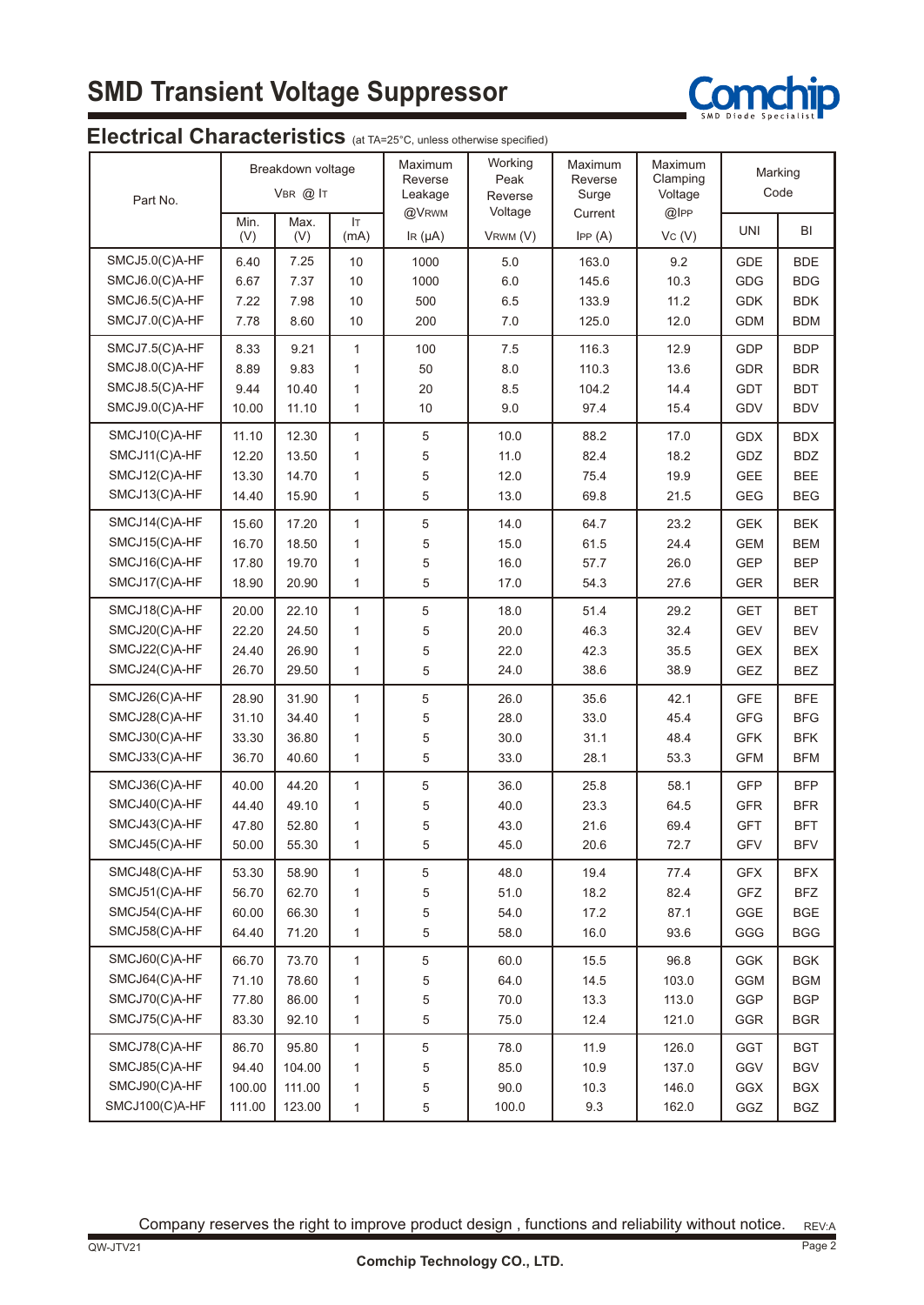# **SMD Transient Voltage Suppressor**



| Part No.       |             | Breakdown voltage<br>$V$ BR $(2)$ IT |              | Maximum<br>Reverse<br>Leakage<br>@VRWM | Working<br>Peak<br>Reverse | <b>Maximum</b><br>Reverse<br>Surge | <b>Maximum</b><br>Clamping<br>Voltage | Marking<br>Code |            |
|----------------|-------------|--------------------------------------|--------------|----------------------------------------|----------------------------|------------------------------------|---------------------------------------|-----------------|------------|
|                | Min.<br>(V) | Max.<br>(V)                          | IT.<br>(mA)  | $\text{IR}(\mu\text{A})$               | Voltage<br>VRWM (V)        | Current<br>IPP(A)                  | @lPP<br>Vc(V)                         | <b>UNI</b>      | BI         |
| SMCJ110(C)A-HF | 122.0       | 135.0                                | 1            | 5                                      | 110.0                      | 8.5                                | 177.0                                 | <b>GHE</b>      | <b>BHE</b> |
| SMCJ120(C)A-HF | 133.0       | 147.0                                | 1            | 5                                      | 120.0                      | 7.8                                | 193.0                                 | <b>GHG</b>      | <b>BHG</b> |
| SMCJ130(C)A-HF | 144.0       | 159.0                                | 1            | 5                                      | 130.0                      | 7.2                                | 209.0                                 | <b>GHK</b>      | <b>BHK</b> |
| SMCJ150(C)A-HF | 167.0       | 185.0                                | 1            | 5                                      | 150.0                      | 6.2                                | 243.0                                 | <b>GHM</b>      | <b>BHM</b> |
| SMCJ160(C)A-HF | 178.0       | 197.0                                | $\mathbf{1}$ | 5                                      | 160.0                      | 5.8                                | 259.0                                 | <b>GHP</b>      | <b>BHP</b> |
| SMCJ170(C)A-HF | 189.0       | 209.0                                | 1            | 5                                      | 170.0                      | 5.4                                | 275.0                                 | <b>GHR</b>      | <b>BHR</b> |
| SMCJ180(C)A-HF | 200.0       | 220.0                                | 1            | 5                                      | 180.0                      | 5.1                                | 291.6                                 | <b>GHT</b>      | <b>BHT</b> |
| SMCJ200(C)A-HF | 224.0       | 247.0                                | 1            | 5                                      | 200.0                      | 4.6                                | 324.0                                 | <b>GHV</b>      | <b>BHV</b> |
| SMCJ220(C)A-HF | 246.0       | 272.0                                | 1            | 5                                      | 220.0                      | 4.2                                | 356.0                                 | <b>GHX</b>      | <b>BHX</b> |
| SMCJ250(C)A-HF | 279.0       | 309.0                                | 1            | 5                                      | 250.0                      | 3.7                                | 405.0                                 | GHZ             | <b>BHZ</b> |
| SMCJ300(C)A-HF | 335.0       | 371.0                                | 1            | 5                                      | 300.0                      | 3.1                                | 486.0                                 | <b>GJE</b>      | <b>BJE</b> |
| SMCJ350(C)A-HF | 391.0       | 432.0                                | 1            | 5                                      | 350.0                      | 2.6                                | 567.0                                 | <b>GJG</b>      | <b>BJG</b> |
| SMCJ400(C)A-HF | 447.0       | 494.0                                | 1            | 5                                      | 400.0                      | 2.3                                | 648.0                                 | <b>GJK</b>      | <b>BJK</b> |
| SMCJ440(C)A-HF | 492.0       | 543.0                                | 1            | 5                                      | 440.0                      | 2.1                                | 713.0                                 | <b>GJM</b>      | <b>BJM</b> |

#### **Electrical Characteristics** (at TA=25°C, unless otherwise specified)

Notes: 1. For Bi-directional type having VRWM of 10V and less, the IR Limit is double.

2. For Bi-directional devices, use suffix CA.

REV:A Company reserves the right to improve product design , functions and reliability without notice.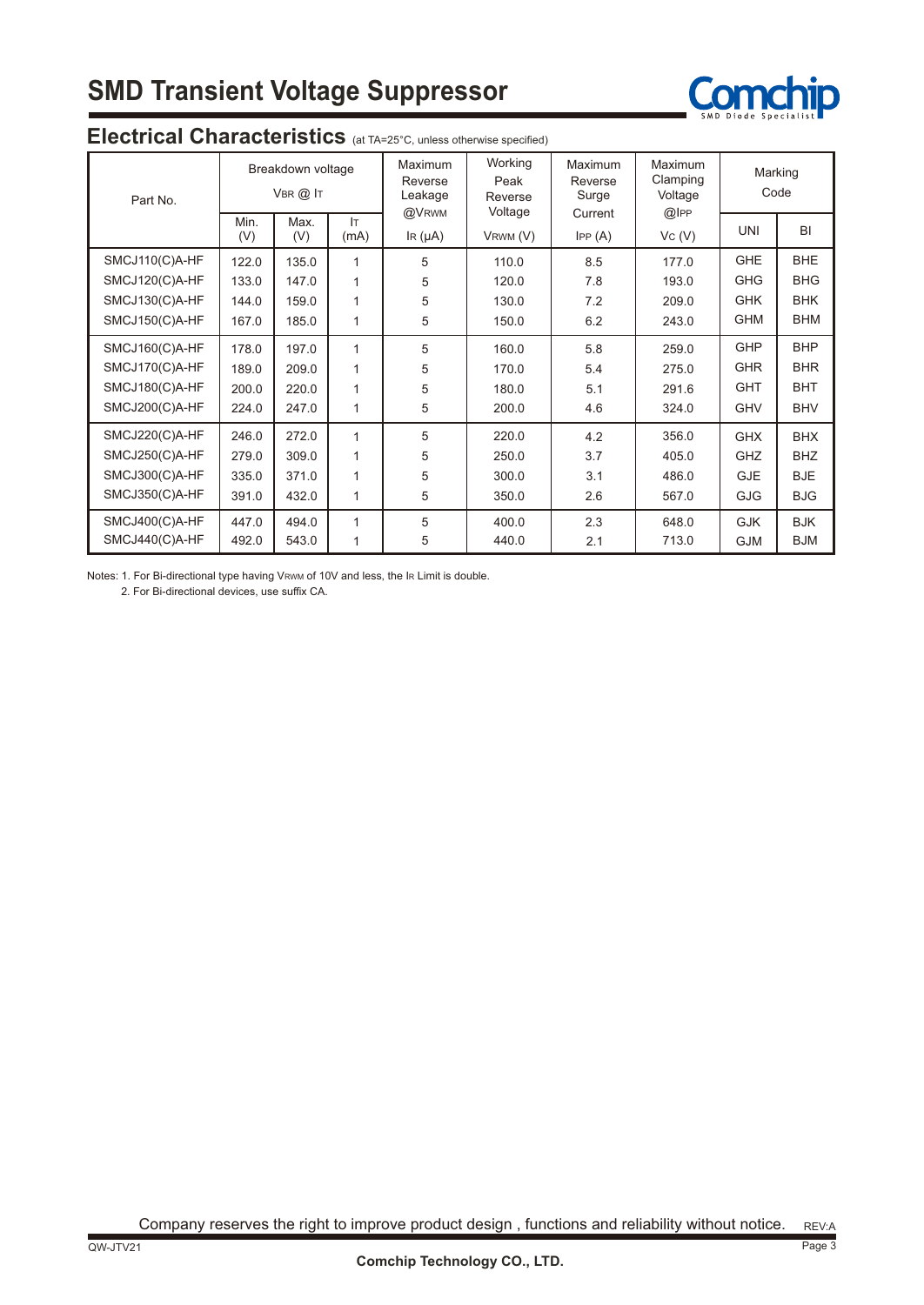

#### Rating and Characteristic Curves (SMCJ5.0(C)A-HF Thru. SMCJ440(C)A-HF)



Fig.3 - Steady State Power Derating Curve







Fig.1 - Pulse Derating Curve **Fig.2** - Maximum Non-Repetitive Surge Current



Fig.4 - Peak Pulse Power

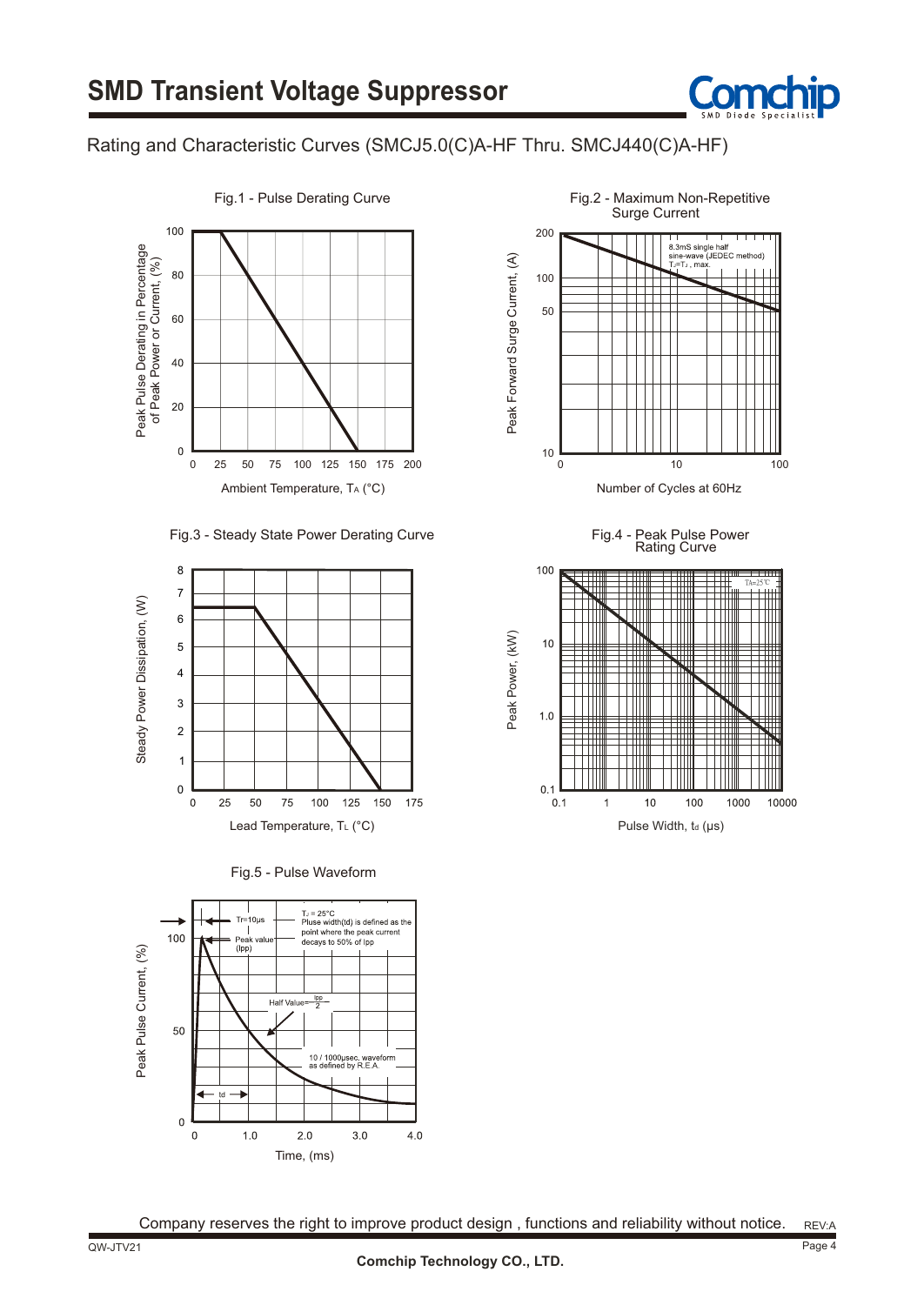

## **Reel Taping Specification**





|                          | <b>SYMBOL</b> | A                 | B                 | C                 | d                 |                   | D                 | D <sub>1</sub>            | D <sub>2</sub>             |
|--------------------------|---------------|-------------------|-------------------|-------------------|-------------------|-------------------|-------------------|---------------------------|----------------------------|
| <b>DO-214AB</b><br>(SMC) | (mm)          |                   |                   |                   | $1.55 \pm 0.05$   | $0.40$ (Max.)     | 330.00            | 50.00 (Min.)              | $13.00 + 0.50$<br>$0.20$   |
|                          | (inch)        |                   | See Note 1        |                   | $0.061 \pm 0.002$ | $0.016$ (Max.)    | 13.000            | 1.969 (Min.)              | $0.512 + 0.020$<br>$0.008$ |
|                          |               |                   |                   |                   |                   |                   |                   |                           |                            |
|                          | <b>SYMBOL</b> | Е                 | F                 | P                 | P <sub>0</sub>    | P <sub>1</sub>    | W                 | $W_1$                     | W <sub>2</sub>             |
| <b>DO-214AB</b><br>(SMC) | (mm)          | $1.75 \pm 0.10$   | $7.50 \pm 0.05$   | $8.00 \pm 0.10$   | $4.00 \pm 0.10$   | $2.00 \pm 0.05$   | $16.00 \pm 0.10$  | $16.40 + 2.00$<br>$-0.00$ | 22.40 (Max.)               |
|                          | (inch)        | $0.069 \pm 0.004$ | $0.295 \pm 0.002$ | $0.315 \pm 0.004$ | $0.157 \pm 0.004$ | $0.079 \pm 0.002$ | $0.630 \pm 0.004$ | $0.646 + 0.079$<br>0.000  | $0.882$ (Max.)             |

Notes: 1. A, B, and C the clearance between the component and the cavity must be within 0.5 mm max. for 8 mm tape and 12 mm tape, 1.0 mm max. for 16mm tape and 24 mm tape.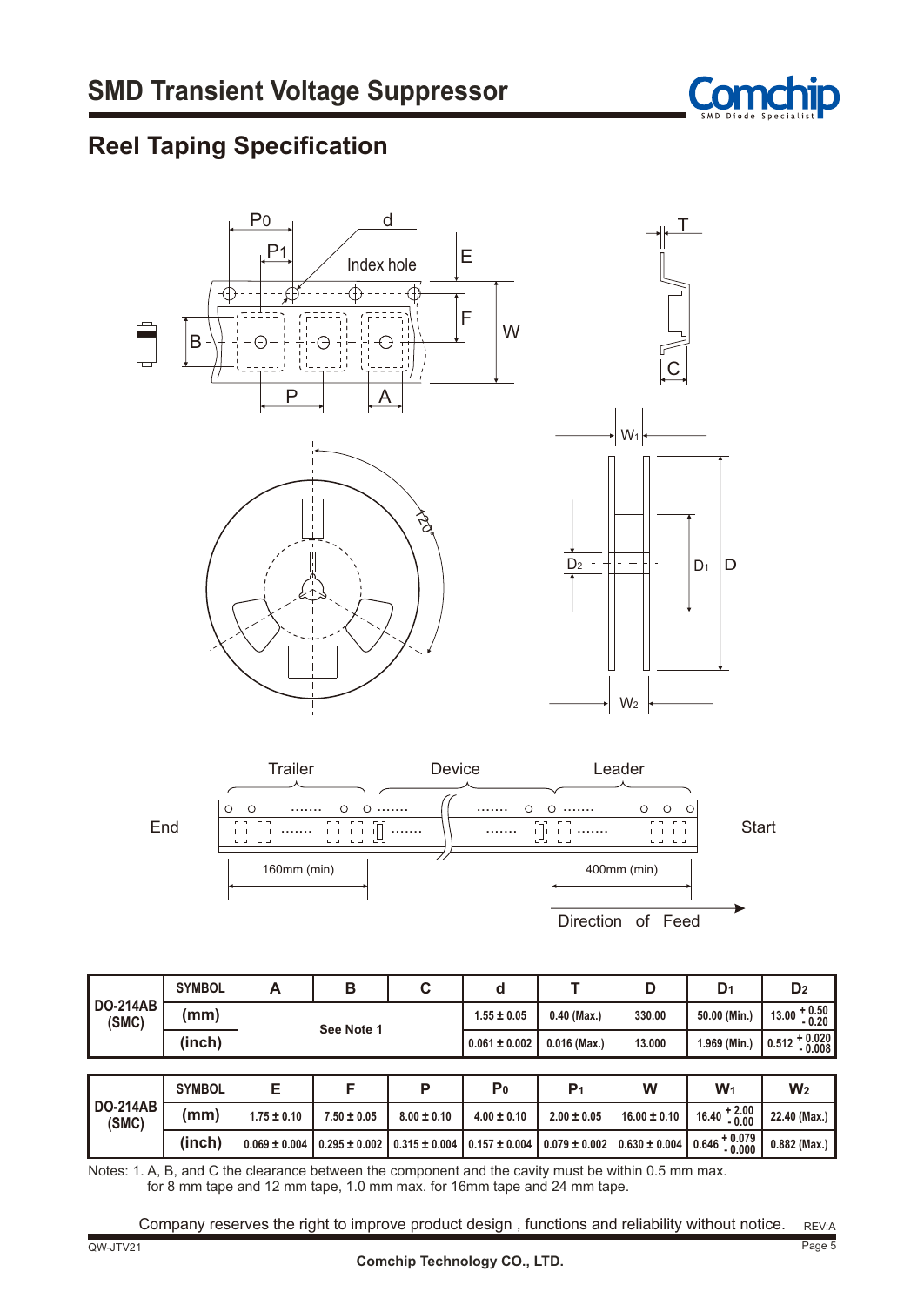

## **Suggested PAD Layout**

| <b>SIZE</b> | <b>DO-214AB(SMC)</b> |             |  |  |  |
|-------------|----------------------|-------------|--|--|--|
|             | (mm)                 | (inch)      |  |  |  |
| A           | 4.2 <sub>max</sub>   | 0.165max    |  |  |  |
| в           | $3.3$ min            | 0.130min    |  |  |  |
| C.          | $2.4$ min            | $0.094$ min |  |  |  |



## **Standard Packaging**

|                          | <b>REEL PACK</b> |                            |  |  |  |
|--------------------------|------------------|----------------------------|--|--|--|
| <b>Case Type</b>         | REEL<br>(pcs)    | <b>Reel Size</b><br>(inch) |  |  |  |
| <b>DO-214AB</b><br>(SMC) | 3,000            | 13                         |  |  |  |